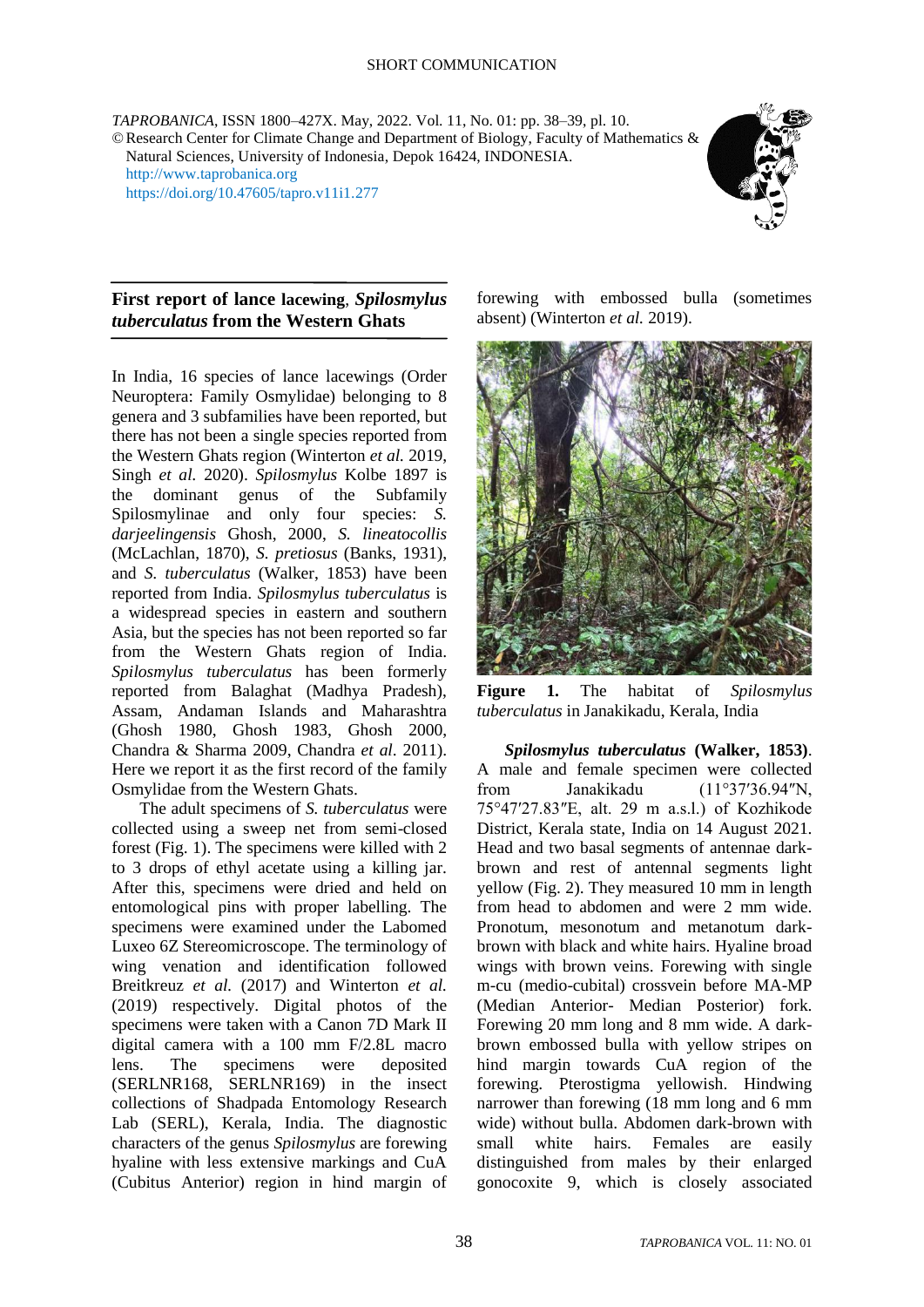anteriorly with gonopophysis 9 with two separate sclerites clearly visible. The specimen characters look similar to the type specimen (Martins & Price 2020) in the Natural History Museum, London, UK.

The taxonomy of the Osmylidae is poorly studied in India due to lack of experts in this field. The climatic zones of the Western Ghats are conducive to the survival of lance lacewings. A detailed study of this group in the region would be likely to reveal new species and new distributional records. Hence, we recommend a detailed taxonomic exploration of the Osmylidae from the Western Ghats.

## **Acknowledgements**

We thank the Principal, Christ College (Autonomous), Irinjalakuda, Kerala for providing the facilities for undertaking this work. The first author thanks CSIR, Government of India, for financial support in the form of CSIR Junior Research Fellowship (08/376(0010)/2019-EMR-I). We also thank the Chief Wildlife Warden, Kerala, for the collection permit to the forest. S.L. Winterton and A. Ardila-Camacho are acknowledged for guidance and providing literature. K.B.Nidheesh, P.K. Adarsh assisted in the field for collecting and photographing the specimens.

## **Literature cited**

- Breitkreuz, L.C.V., S.L. Winterton, and M.S. Engel (2017). Wing tracheation in Chrysopidae and other Neuropterida (Insecta): A resolution of the confusion about vein fusion. *American Museum Novitates*, 3890: 1– 44.
- Chandra, K. and R.M. Sharma (2009). *Checklist of Indian Neuropterids (Insecta: Megaloptera; Raphidioptera; Neuroptera)*. Zoological Survey of India, Central Zone Regional Centre Jabalpur, Madhya Pradesh: 22pp.
- Chandra, K., J. Thilak, and A.K.Sidhu (2011). Neuroptera. Pp. 151–165. *In*: Chandra, K. (ed.). *Fauna of Madhya Pradesh (including Chhattisgarh).* State Fauna Series, 15 (Part 3). Zoological Survey of India, Kolkata.
- Ghosh, S.K. (2000). Neuroptera fauna of North-East India. *Records of the Zoological Survey of India*, *Occassional Paper No*. 184: 1–179.
- Ghosh, S.K. (1980). On a small collection of Neuroptera from Andaman and Nicobar Islands. *Records of the Zoological Survey of India*, 77 (1–4): 247–254.
- Ghosh, S.K. (1983). Notes on the biogeography of Neuroptera: Planipennia from certain areas of the North-West Himalayan and northern peninsular sectors of India. *Records of the Zoological Survey of India*, 80 (3–4): 291– 300.
- Martins, C.C. and B.W. Price (2020). An annotated and illustrated catalogue of the Osmylidae collection (Neuroptera) at the Natural History Museum, London. *Zootaxa*, 4883 (1): 1–61.
- Singh, L.R.K., I. Ahmed, K. Chandra, and D. Gupta (2020). Insecta: Neuroptera and Megaloptera. Pp. 501–508. *In*: Chandra, K., C. Raghunathan, P.M. Sureshan *et al*. (eds.). *Faunal Diversity of Biogeographic Zones of India: Western Ghats*. Zoological Survey of India, Kolkata.
- Walker, F. (1853). *List of the specimens of neuropterous insects in the collection of the British Museum. Part II (Sialides-Nemopterides)*. British Museum, London: 283 pp.
- Winterton, S.L., C.C. Martins, V.N. Makarkin *et al*. (2019). Lance lacewings of the world (Neuroptera: Archeosmylidae, Osmylidae, Saucrosmylidae): review of living and fossil genera. *Zootaxa*, 4581 (1): 1–99.

*Submitted*: 18 Nov 2021, *Accepted*: 5 May 2022 Section Editor: Shaun L. Winterton

T.B. Suryanarayanan<sup>1,2</sup> & C. Bijoy<sup>1</sup>

1 *Shadpada Entomology Research Lab (SERL), Department of Zoology, Christ College (Autonomous), Irinjalakuda, Thrissur 680125, Kerala, India* <sup>2</sup> *E-mail: suryantb1995@gmail.com*